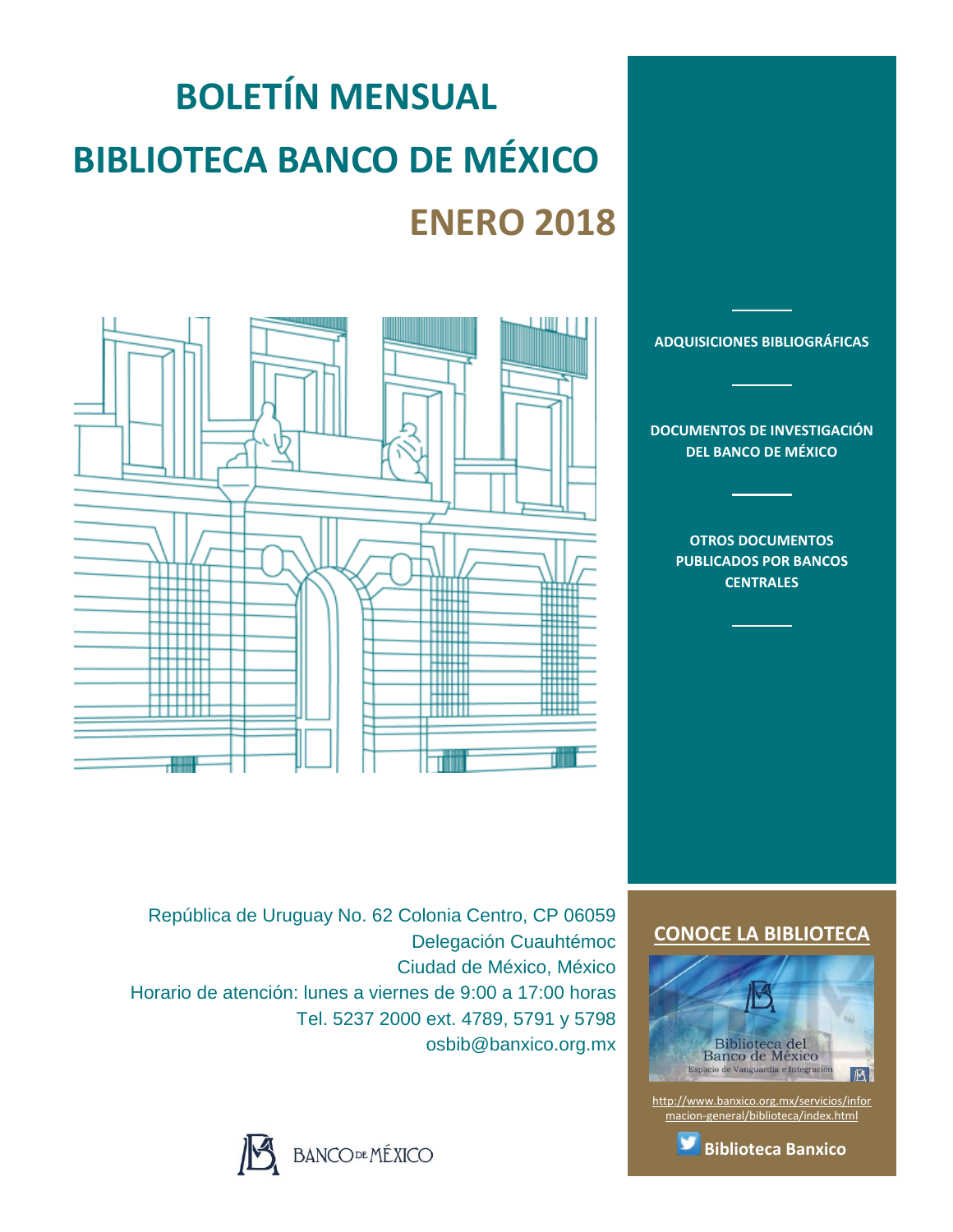<span id="page-1-0"></span>

| <b>ADQUISICIONES BIBLIOGRÁFICAS</b>                           |                                     |                                                                              |
|---------------------------------------------------------------|-------------------------------------|------------------------------------------------------------------------------|
| <b>ECONOMÍA Y FINANZAS</b>                                    |                                     |                                                                              |
| <b>Econometric analysis</b>                                   | The economics of international      |                                                                              |
| 2018                                                          | immigration                         |                                                                              |
| William H. Greene                                             | 2017                                |                                                                              |
|                                                               | Kenji Kondoh                        |                                                                              |
| Adaptive markets : financial evolution                        |                                     |                                                                              |
| at the speed of thought                                       | Welcome to the poisoned chalice :   |                                                                              |
| 2017                                                          | the destruction of Greece and the   |                                                                              |
| Andrew W. Lo                                                  | future of Europe                    |                                                                              |
|                                                               | 2016                                |                                                                              |
| The elements of financial                                     | James K. Galbraith                  |                                                                              |
| econometrics                                                  |                                     | <b>ADQUISICIONES BIBLIOGRÁFICAS</b>                                          |
| 2017                                                          | Factory man : how one furniture     |                                                                              |
| Jianqing Fan                                                  | maker battled offshoring, stayed    |                                                                              |
| Qiwei Yao                                                     | local- and helped save an American  | <b>DOCUMENTOS DE INVESTIGACIÓN</b>                                           |
| <b>International economics</b>                                | town                                | <b>DEL BANCO DE MÉXICO</b>                                                   |
| 2017                                                          | 2015                                |                                                                              |
| Robert C. Feenstra                                            | <b>Beth Macy</b>                    |                                                                              |
| Alan M. Taylor                                                | Portfolio management under stress : |                                                                              |
|                                                               | a Bayesian-net approach to coherent | <b>OTROS DOCUMENTOS</b>                                                      |
|                                                               | asset allocation                    | <b>PUBLICADOS POR BANCOS</b>                                                 |
|                                                               | 2013                                | <b>CENTRALES</b>                                                             |
|                                                               | Riccardo Rebonato                   |                                                                              |
|                                                               | Alexander Denev                     |                                                                              |
|                                                               | <b>CIENCIAS DE LA COMPUTACIÓN</b>   |                                                                              |
| Everybody lies : big data, new data,                          | R in action : data analysis and     |                                                                              |
| and what the Internet can tell us                             | graphics with R                     |                                                                              |
| about who we really are                                       | 2015                                |                                                                              |
| 2017                                                          | Robert I. Kabacoff                  |                                                                              |
| Seth Stephens-Davidowitz                                      |                                     |                                                                              |
|                                                               |                                     |                                                                              |
| An introduction to R for spatial                              |                                     |                                                                              |
| analysis & mapping                                            |                                     |                                                                              |
| 2015                                                          |                                     |                                                                              |
| Chris Brunsdon                                                |                                     |                                                                              |
| Lex Comber                                                    |                                     | <b>CONOCE LA BIBLIOTECA</b>                                                  |
| <b>PSICOLOGÍA</b><br>A field guide to lies and statistics : a |                                     |                                                                              |
| neuroscientist on how to make sense                           |                                     |                                                                              |
|                                                               |                                     |                                                                              |
| of a complex world<br>2017                                    |                                     | Biblioteca del                                                               |
|                                                               | <b>CONSULTA EL CATÁLOGO DE LA</b>   | Banco de México<br>Espacio de Vanguardia e Integración                       |
|                                                               | <b>BIBLIOTECA</b>                   |                                                                              |
|                                                               |                                     | macion-general/biblioteca/index.html                                         |
|                                                               |                                     |                                                                              |
| Levitin, Daniel                                               |                                     | B <br>http://www.banxico.org.mx/servicios/infor<br><b>Biblioteca Banxico</b> |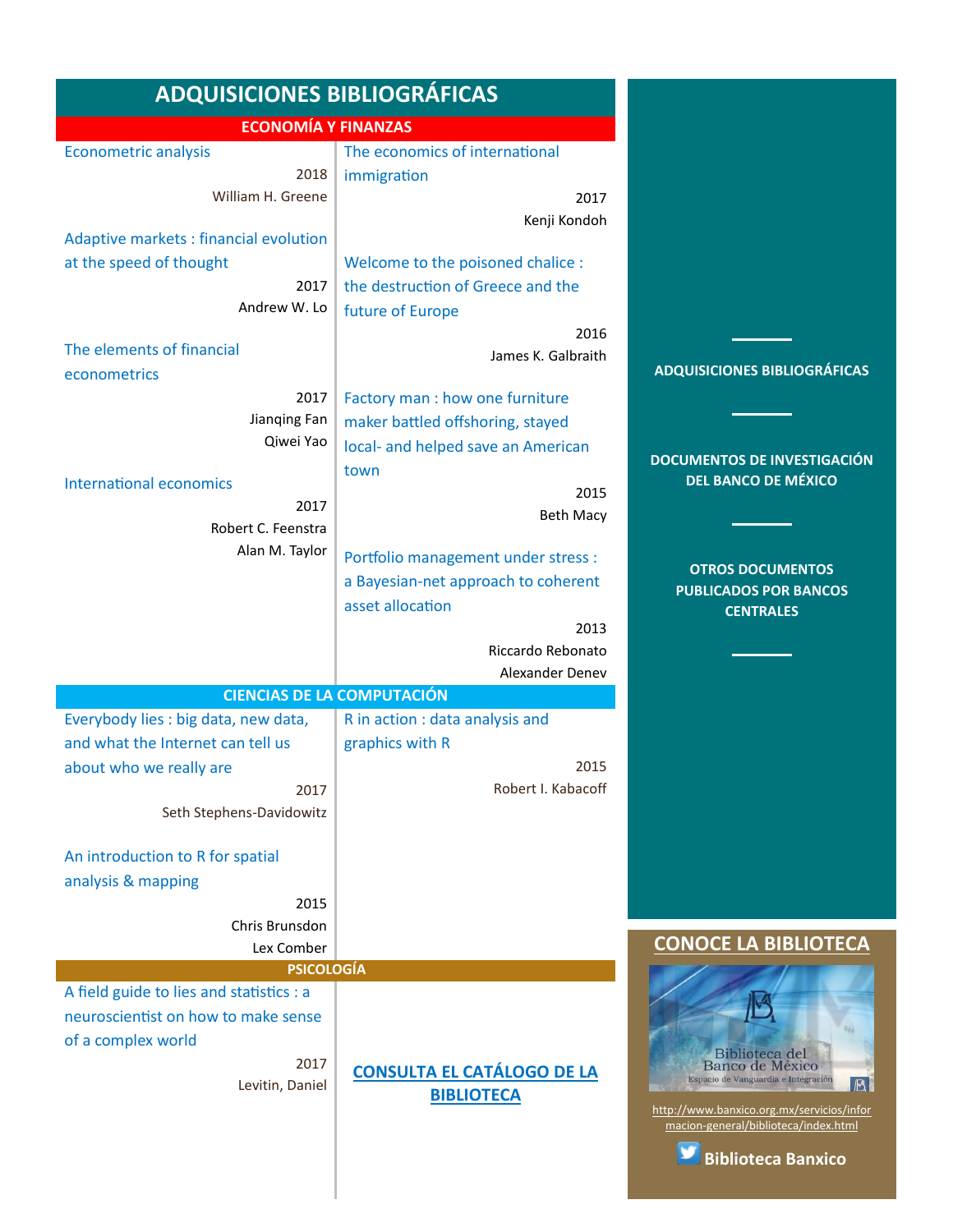# <span id="page-2-0"></span>**DOCUMENTOS DE INVESTIGACIÓN DEL BANCO DE**

# **MÉXICO**

[Trade-offs between inflation targeting](#page-10-0)  [and financial stability objectives:](#page-10-0)  [drivers of gains from coordinating](#page-10-0)  [monetary and macroprudential](#page-10-0)  [policies](#page-10-0)

> 2017-22 Jessica Roldán-Peña Mauricio Torres-Ferro Alberto Torres García

[Prudential regulation, currency](#page-10-0)  [mismatches and exchange rates in](#page-10-0)  [Latin America and the Caribbean](#page-10-0)

2017-21 Martín Tobal [Explaining inflation with a classical](#page-11-0)  [dichotomy model and switching](#page-11-0)  [monetary regimes: Mexico 1932-](#page-11-0) [2013](#page-11-0)

> 2017-20 Daniel G. Garcés Díaz



**[DOCUMENTOS DE INVESTIGACIÓN](#page-2-0)  [DEL BANCO DE MÉXICO](#page-2-0)**

**[OTROS DOCUMENTOS](#page-3-0)  [PUBLICADOS POR BANCOS](#page-3-0)  [CENTRALES](#page-3-0)**

#### **[CONOCE LA BIBLIOTECA](http://www.banxico.org.mx/servicios/informacion-general/biblioteca/index.html)**



[http://www.banxico.org.mx/servicios/infor](http://www.banxico.org.mx/servicios/informacion-general/biblioteca/index.html) [macion-general/biblioteca/index.html](http://www.banxico.org.mx/servicios/informacion-general/biblioteca/index.html)



# **[VER DOCUMENTOS DE](http://www.banxico.org.mx/viewers/JSP/docsInvestigacionAnio_es.jsp?static=y)  [INVESTIGACIÓN ANTERIORES](http://www.banxico.org.mx/viewers/JSP/docsInvestigacionAnio_es.jsp?static=y)**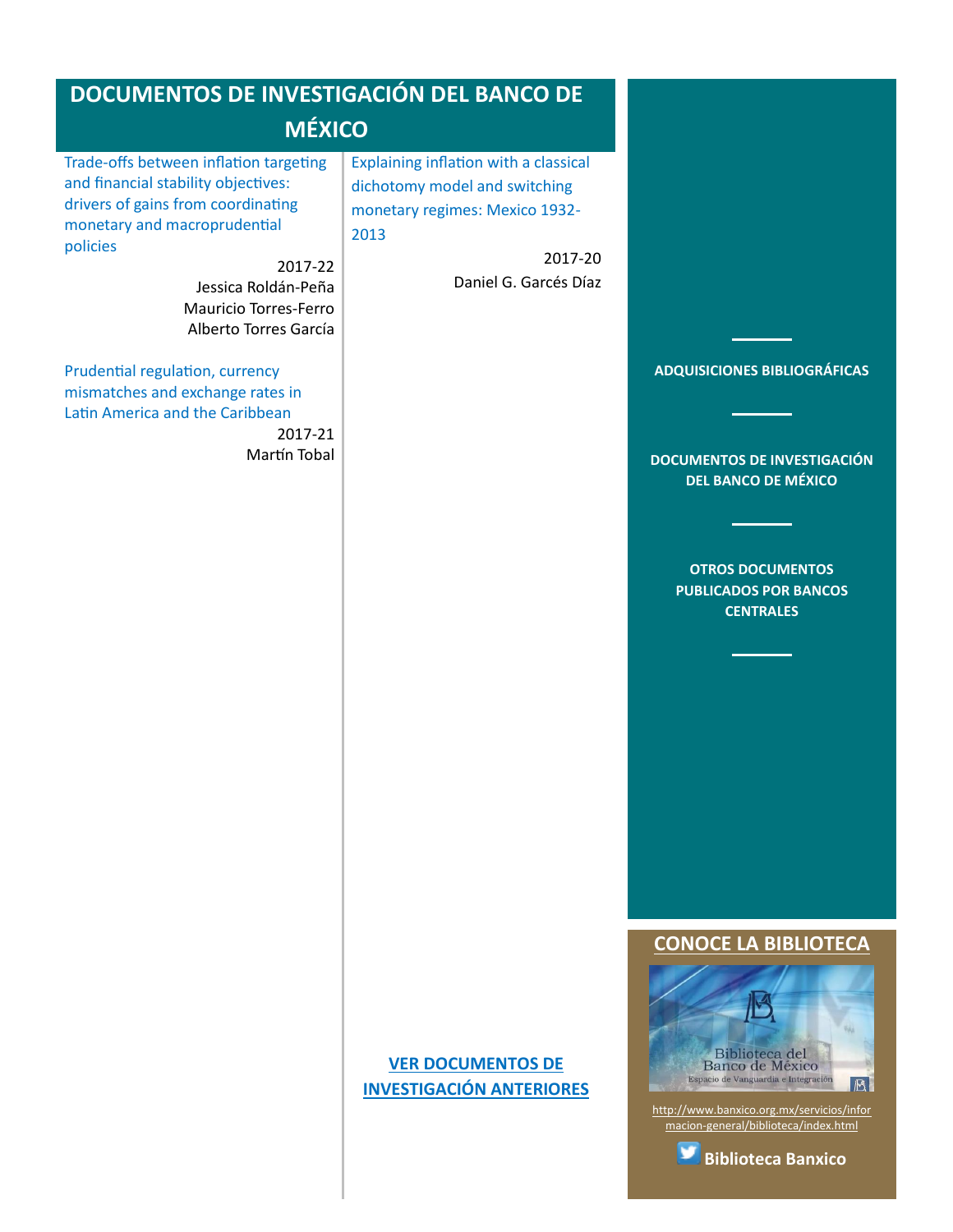<span id="page-3-0"></span>

| <b>OTROS DOCUMENTOS PUBLICADOS POR BANCOS</b><br><b>CENTRALES</b>                                                                                                                                                                                                   |                                                                                                                                                                                                                                                                                                     |                                                                                                              |
|---------------------------------------------------------------------------------------------------------------------------------------------------------------------------------------------------------------------------------------------------------------------|-----------------------------------------------------------------------------------------------------------------------------------------------------------------------------------------------------------------------------------------------------------------------------------------------------|--------------------------------------------------------------------------------------------------------------|
| The risk premium channel and long-<br>term growth<br>Malte D. Schumache<br>Dawid Żochowski                                                                                                                                                                          | The continuing validity of monetary<br>policy autonomy under floating<br>exchange rates<br><b>Edward Nelson</b>                                                                                                                                                                                     |                                                                                                              |
| <b>Customer liquidity provision:</b><br>implications for corporate bond<br>transaction costs<br>Jaewon Choi<br>Yesol Huh<br>Updates to the sampling of wealthy<br>families in the survey of consumer<br>finances<br>Jesse Bricker<br>Alice Henriques<br>Kevin Moore | <b>Comparison of small bank failures</b><br>and FDIC losses in the 1986-92 and<br>2007-13 banking crises<br>Eliana Balla<br>Laurel C. Mazur<br><b>Edward Simpson Prescott</b><br>John R. Walter<br>Long-run trade elasticity and the<br>trade-comovement puzzle<br>Lukasz A. Drozd<br>Sergey Kolbin | <b>ADQUISICIONES BIBLIOGRÁFICAS</b><br><b>DOCUMENTOS DE INVESTIGACIÓN</b><br><b>DEL BANCO DE MÉXICO</b>      |
| Bank failures, capital buffers, and<br>exposure to the housing market<br>bubble<br>Gazi I. Kara<br>Cindy M. Vojtech                                                                                                                                                 | Jaromir B. Nosal<br>Do central bank actions reduce<br>interest rate volatility?<br>Jaqueline Terra Moura Marins<br>José Valentim Machado Vicente                                                                                                                                                    | <b>OTROS DOCUMENTOS</b><br><b>PUBLICADOS POR BANCOS</b><br><b>CENTRALES</b>                                  |
| Modelling euro banknote quality in<br>circulation<br><b>Harald Deinhammer</b><br>Anna Ladi                                                                                                                                                                          | Innovation, productivity, and<br>monetary policy<br>Moran, Patrick<br>Albert Queralto                                                                                                                                                                                                               |                                                                                                              |
| Real convergence in the euro area: a<br>long-term perspective<br>Juan Luis Diaz del Hoyo<br>Ettore Dorrucci<br><b>Frigyes Ferdinand Heinz</b><br>Sona Muzikarova<br>Learning and the value of trade<br>relationships                                                | On the tail risk premium in the oil<br>market<br>Reinhard Ellwanger<br>Loan-to-value policy and housing<br>finance: effects on constrained<br><b>borrowers</b><br>Douglas Kiarelly Godoy de Araujo<br>Joao Barata Ribeiro Blanco Barroso                                                            |                                                                                                              |
| Monarch, Ryan<br>Tim Schmidt-Eisenlohr                                                                                                                                                                                                                              | Rodrigo Barbone Gonzalez                                                                                                                                                                                                                                                                            | <b>CONOCE LA BIBLIOTECA</b><br>Biblioteca del<br>Banco de México<br>Espacio de Vanguardia e Integración<br>B |

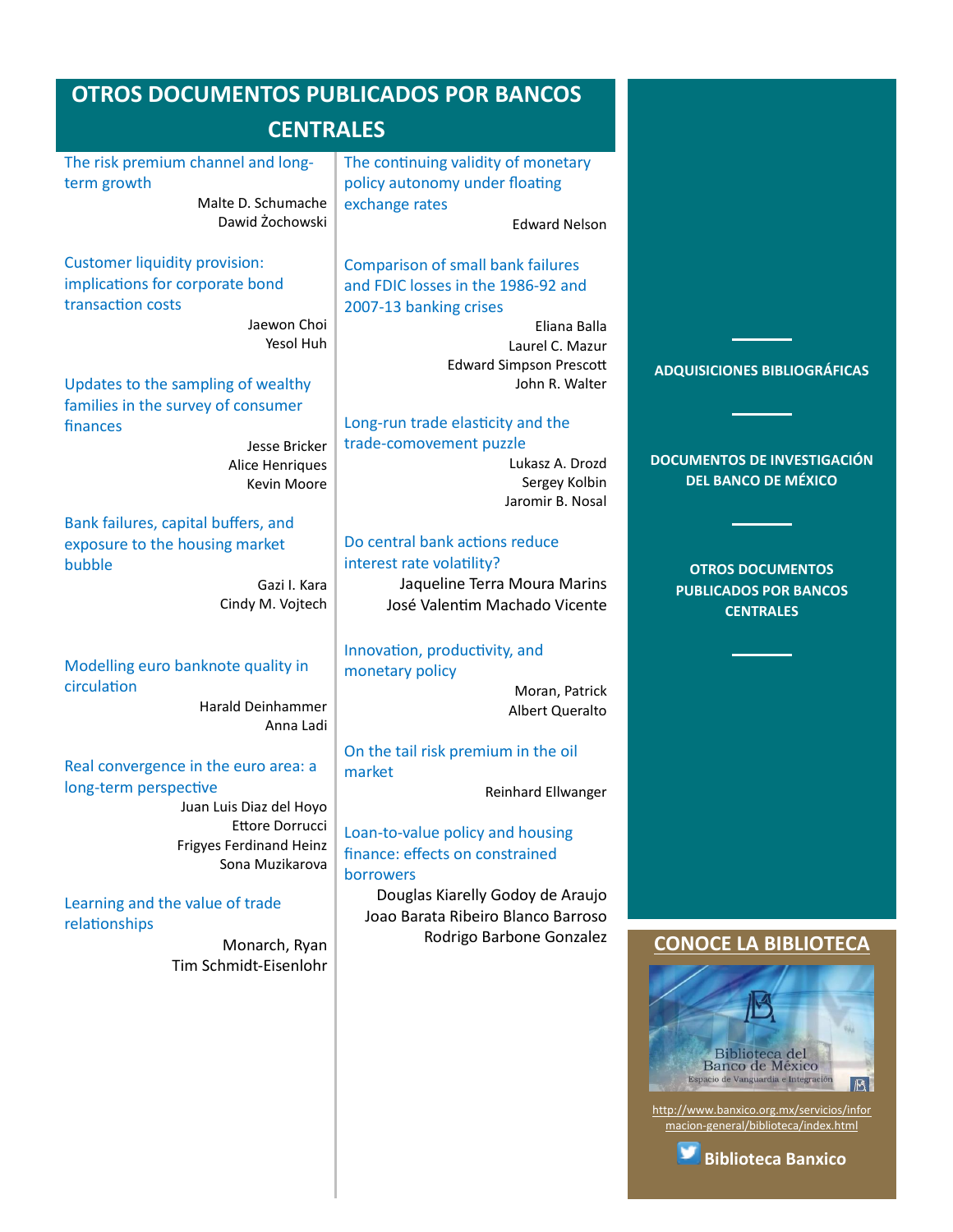**ECONOMÍA Y FINANZAS**

<span id="page-4-0"></span>

### Econometric analysis

William H. Greene Pearson, 2018 **Clasificación: 330.015195 G812 2018**

#### [Solicítalo aquí](mailto:osbib@banxico.org.mx?subject=+Solicito%20el%20siguiente%20material&body=Solicito%20en%20préstamo%20el%20siguiente%20título%20%22Econometric%20analysis%22%20con%20clasificación%20330.015195%20G812%202018)

Bridging the gap between social science studies and econometric analysis Designed to bridge the gap between social science studies and field-econometrics, Econometric Analysis, 8th Edition presents this ever-growing area at an accessible graduate level. The book first introduces students to basic techniques, a rich variety of models, and underlying theory that is easy to put into practice. It then presents students with a sufficient theoretical background to understand advanced techniques and to recognize new variants of established models. This focus, along with hundreds of worked numerical examples, ensures that students can apply the theory to real-world application and are prepared to be successful economists in the field.



### Adaptive markets : financial evolution at the speed of thought Andrew W. Lo Princeton University, 2017 **Clasificación: 332.0973 L795**

[Solicítalo aquí](mailto:osbib@banxico.org.mx?subject=+Solicito%20el%20siguiente%20material&body=Solicito%20en%20préstamo%20el%20siguiente%20título%20%22Adaptive%20markets%22%20con%20clasificación%20332.0973%20L795)

#### Resumen:

Half of all Americans have money in the stock market, yet economists can't agree on whether investors and markets are rational and efficient, as modern financial theory assumes, or irrational and inefficient, as behavioral economists believe—and as financial bubbles, crashes, and crises suggest. This is one of the biggest debates in economics and the value or futility of investment management and financial regulation hang on the outcome. In this groundbreaking book, Andrew Lo cuts through this debate with a new framework, the Adaptive Markets Hypothesis, in which rationality and irrationality coexist. Drawing on psychology, evolutionary biology, neuroscience, artificial intelligence, and other fields, Adaptive Markets shows that the theory of market efficiency isn't wrong but merely incomplete. When markets are unstable, investors react instinctively, creating inefficiencies for others to exploit. Lo's new paradigm explains how financial evolution shapes behavior and markets at the speed of thought—a fact revealed by swings between stability and crisis, profit and loss, and innovation and regulation. A fascinating intellectual journey filled with compelling stories, Adaptive Markets starts with the origins of market efficiency and its failures, turns to the foundations of investor behavior, and concludes with practical implications—including how hedge funds have become the Galápagos Islands of finance, what really happened in the 2008 meltdown, and how we might avoid future crises. An ambitious new answer to fundamental questions in economics, Adaptive Markets is essential reading for anyone who wants to know how markets really work.

**[ADQUISICIONES BIBLIOGRÁFICAS](#page-1-0)**

**[DOCUMENTOS DE INVESTIGACIÓN](#page-2-0)  [DEL BANCO DE MÉXICO](#page-2-0)**

> **[OTROS DOCUMENTOS](#page-3-0)  [PUBLICADOS POR BANCOS](#page-3-0)  [CENTRALES](#page-3-0)**

#### **[CONOCE LA BIBLIOTECA](http://www.banxico.org.mx/servicios/informacion-general/biblioteca/index.html)**



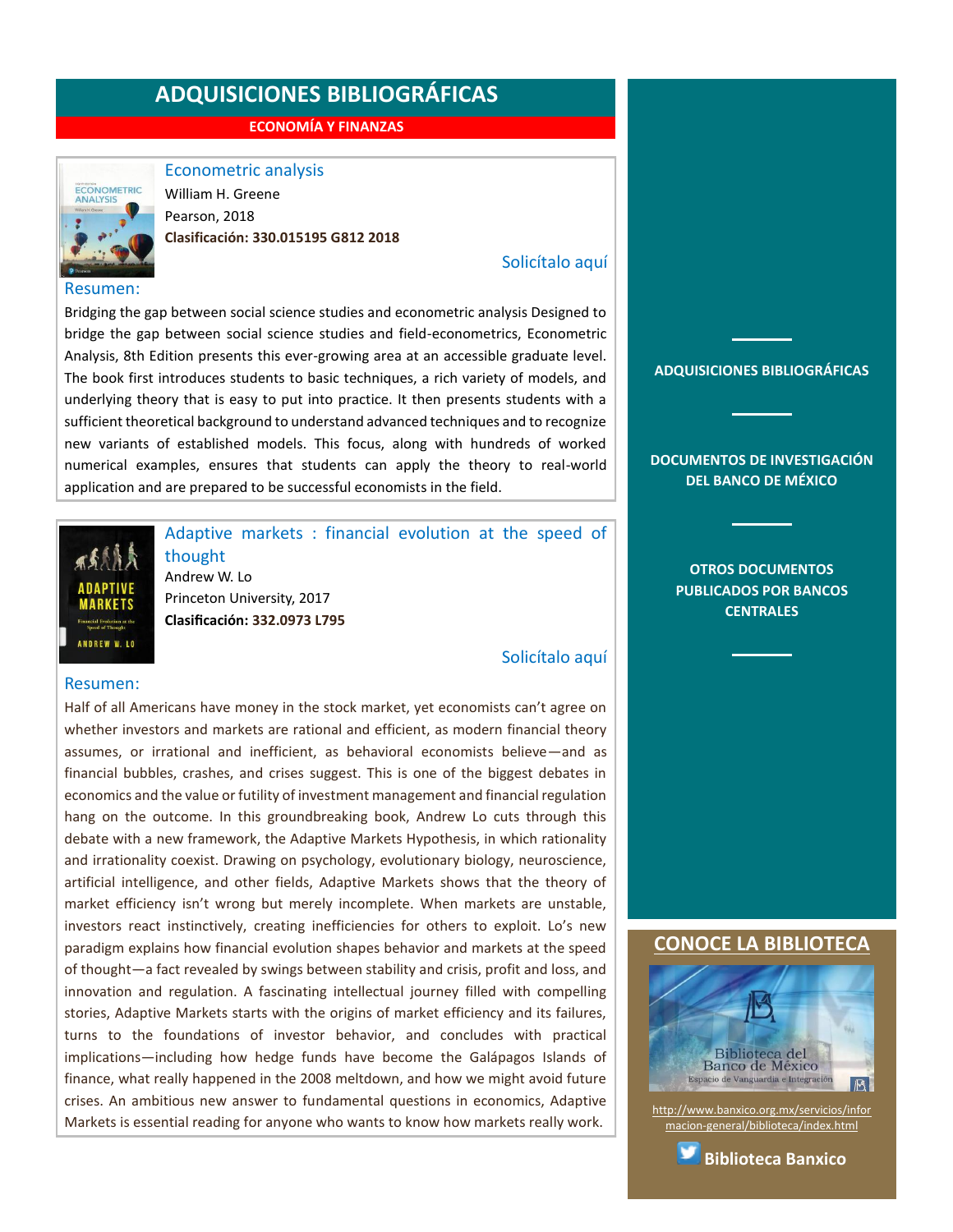**ECONOMÍA Y FINANZAS**

<span id="page-5-0"></span>

The elements of financial econometrics Jianqing Fan, Qiwei Yao

Cambridge University, 2017 **Clasificación: 332.015195 F199**

### [Solicítalo aquí](mailto:osbib@banxico.org.mx?subject=+Solicito%20el%20siguiente%20material&body=Solicito%20en%20préstamo%20el%20siguiente%20título%20%22The%20elements%20of%20financial%20econometrics%22%20con%20clasificación%20332.015195%20F199)

#### Resumen:

Financial econometrics is an interdisciplinary subject that uses statistical methods and economic theory to address a variety of quantitative problems in finance. This compact, master's-level textbook focuses on methodology and includes real financial data illustrations throughout. The mathematical level is purposely kept moderate, allowing the power of the quantitative methods to be understood without too much technical detail. Wherever possible, the authors indicate where to find the relevant R codes to implement the various methods. This book grew out of a course at Princeton University which is one of the world's flagship programs in computational finance and financial engineering. It will therefore be useful for those with an economics and finance background who are looking to sharpen their quantitative skills, and also for those with strong quantitative skills who want to learn how to apply them to finance. "Includes practical examples which are illustrated with real financial data Integrates statistical analysis with R and provides students with easy access to R code Consists of two integrated parts, with the first four chapters based on time series aspects of financial econometrics and the last five chapters covering cross-sectional aspects".



International economics

Robert C. Feenstra, Alan M. Taylor Worth, 2017 **Clasificación: 337 F295 2017**

### [Solicítalo aquí](mailto:osbib@banxico.org.mx?subject=+Solicito%20el%20siguiente%20material&body=Solicito%20en%20préstamo%20el%20siguiente%20título%20%22International%20economics%22%20con%20clasificación%20337%20F295%202017)

#### Resumen:

Developed in the classroom by two of the most prominent researchers in the field, Feenstra and Taylor's International Economics uses engaging applications to provide a modern view of the global economy for a modern audience. Most international economics textbooks emphasize theory and the economies of advanced countries. Feenstra and Taylor combine theoretical coverage with empirical evidence throughout, while reflecting the realities of the global economy by covering emerging markets and developing countries (India, China, Southeast Asia). The new edition has been thoroughly updated to include new data and Applications, as well as many new Headlines to reflect the rapid changes in international economics during the last three years. The 4th Edition includes the latest on opening relations with Cuba, immigration and Europe's refugee crisis, the effect of NAFTA on wages and employment, job polarization, quicksourcing, China's problems, and the debate in Britain about leaving the European Union. A modern textbook requires a modern and integrated homework system. LaunchPad offers our acclaimed content organized for easy assignability by instructors and enhanced learning for students.

**[ADQUISICIONES BIBLIOGRÁFICAS](#page-1-0)**

**[DOCUMENTOS DE INVESTIGACIÓN](#page-2-0)  [DEL BANCO DE MÉXICO](#page-2-0)**

> **[OTROS DOCUMENTOS](#page-3-0)  [PUBLICADOS POR BANCOS](#page-3-0)  [CENTRALES](#page-3-0)**

#### **[CONOCE LA BIBLIOTECA](http://www.banxico.org.mx/servicios/informacion-general/biblioteca/index.html)**



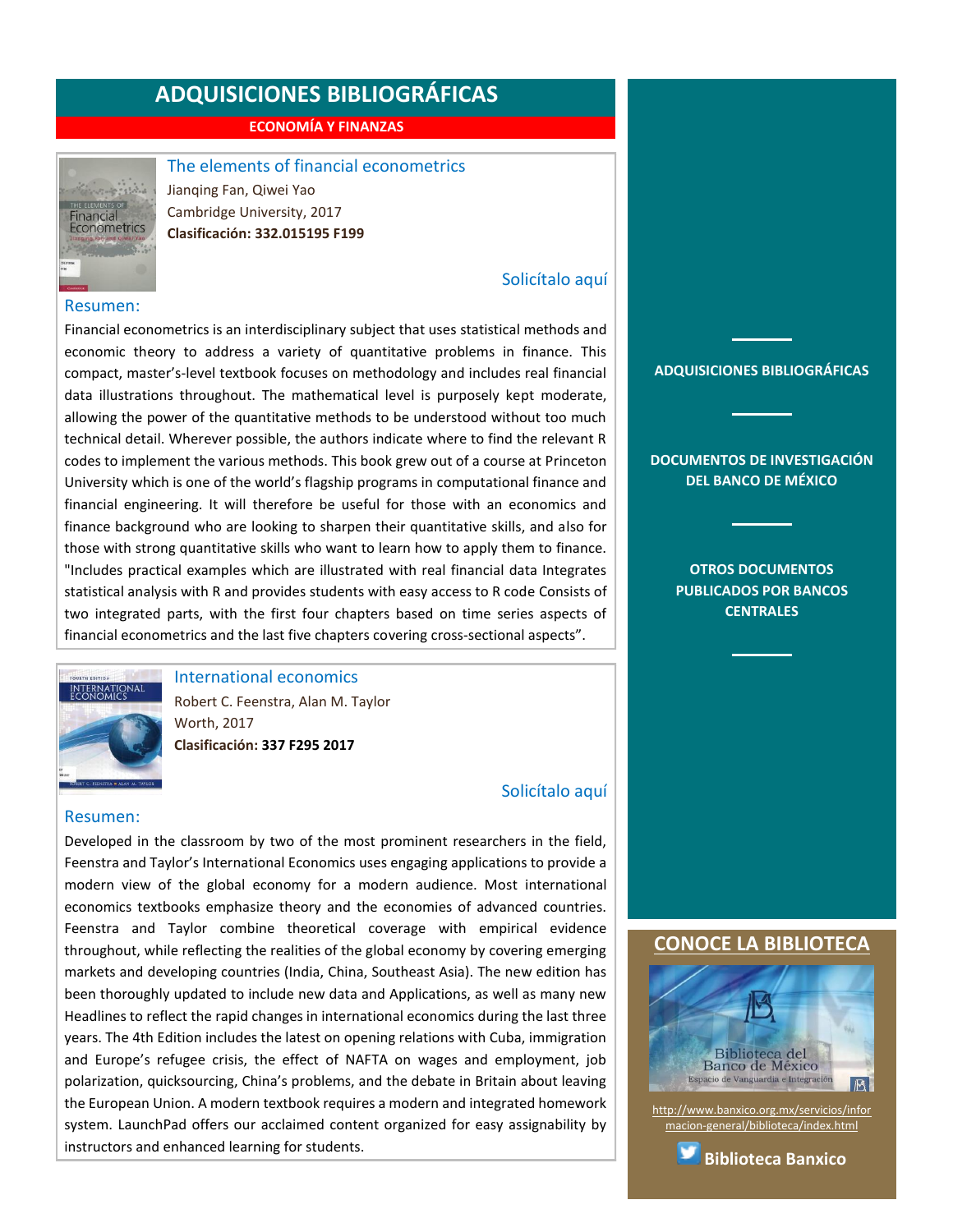**ECONOMÍA Y FINANZAS**

#### The economics of international immigration

Kenji Kondoh Springer, 2017 **Clasificación: 304.8 K82**

#### [Solicítalo aquí](mailto:osbib@banxico.org.mx?subject=+Solicito%20el%20siguiente%20material&body=Solicito%20en%20préstamo%20el%20siguiente%20título%20%22The%20economics%20of%20international%20immigration%22%20con%20clasificación%20304.8%20K82)

#### Resumen:

<span id="page-6-0"></span>**The Economics** of Internationa<br>Immigration

This is the first book that takes a theoretical approach to the effects of international immigration by considering the current economic topics confronted by more highly developed countries such as Japan. Developed here is the classic trade model by Heckscher–Ohlin–Samuelson, McDougall's basic model of the international movement factor, the urban–rural migration model by Harris–Todaro, and Copeland–Taylor's well-known model in the field of environmental economics by introducing new trends such as economic integration including free trade and factor mobility between countries at different stages of development. Coexistence of two types of immigrants – legal, skilled workers and illegal, unskilled workers – without any explicit signs of discrimination, transboundary pollution caused by neighboring lower-developed countries with poor pollution abatement technology, difficult international treatment of transboundary renewable resources, the rapid process of aging and population decrease, the higher unemployment rate of younger generations, and the serious gap between permanent and temporary employed workers―are also considered in this book as new and significant topics under the context of international immigration.

# Welcome to the poisoned chalice : the destruction of Greece and the future of Europe

James K. Galbraith Yale University, 2016 **Clasificación: 949.5076 G148**

[Solicítalo aquí](mailto:osbib@banxico.org.mx?subject=+Solicito%20el%20siguiente%20material&body=Solicito%20en%20préstamo%20el%20siguiente%20título%20%22Welcome%20to%20the%20poisoned%20chalice%22%20con%20clasificación%20949.5076%20G148)

#### Resumen:

 $W_0$  come to the pisoned Chalice e Destruction of Greece and the<br>Future of Europe

JAMES K. GALBRAITH

A world-renowned economist offers cogent and powerful reflections on one of the great avoidable economic catastrophes of the modern era. The economic crisis in Greece is a potential international disaster and one of the most extraordinary monetary and political dramas of our time. The financial woes of this relatively small European nation threaten the long-term viability of the Euro while exposing the flaws in the ideal of continental unity. "Solutions" proposed by Europe's combined leadership have sparked a war of prideful words and stubborn one-upmanship, and they are certain to fail, according to renowned economist James K. Galbraith, because they are designed for failure. It is this hypocrisy that prompted former Finance Minister Yanis Varoufakis, when Galbraith arrived in Athens as an adviser, to greet him with the words "Welcome to the poisoned chalice." In this fascinating, insightful, and thoughtprovoking collection of essays-- which includes letters and private memos to both American and Greek officials, as well as other previously unpublished material-- Galbraith examines the crisis, its causes, its course, and its meaning, as well as the viability of the austerity program imposed on the Greek citizenry.

#### **[ADQUISICIONES BIBLIOGRÁFICAS](#page-1-0)**

#### **[DOCUMENTOS DE INVESTIGACIÓN](#page-2-0)  [DEL BANCO DE MÉXICO](#page-2-0)**

**[OTROS DOCUMENTOS](#page-3-0)  [PUBLICADOS POR BANCOS](#page-3-0)  [CENTRALES](#page-3-0)**

#### **[CONOCE LA BIBLIOTECA](http://www.banxico.org.mx/servicios/informacion-general/biblioteca/index.html)**



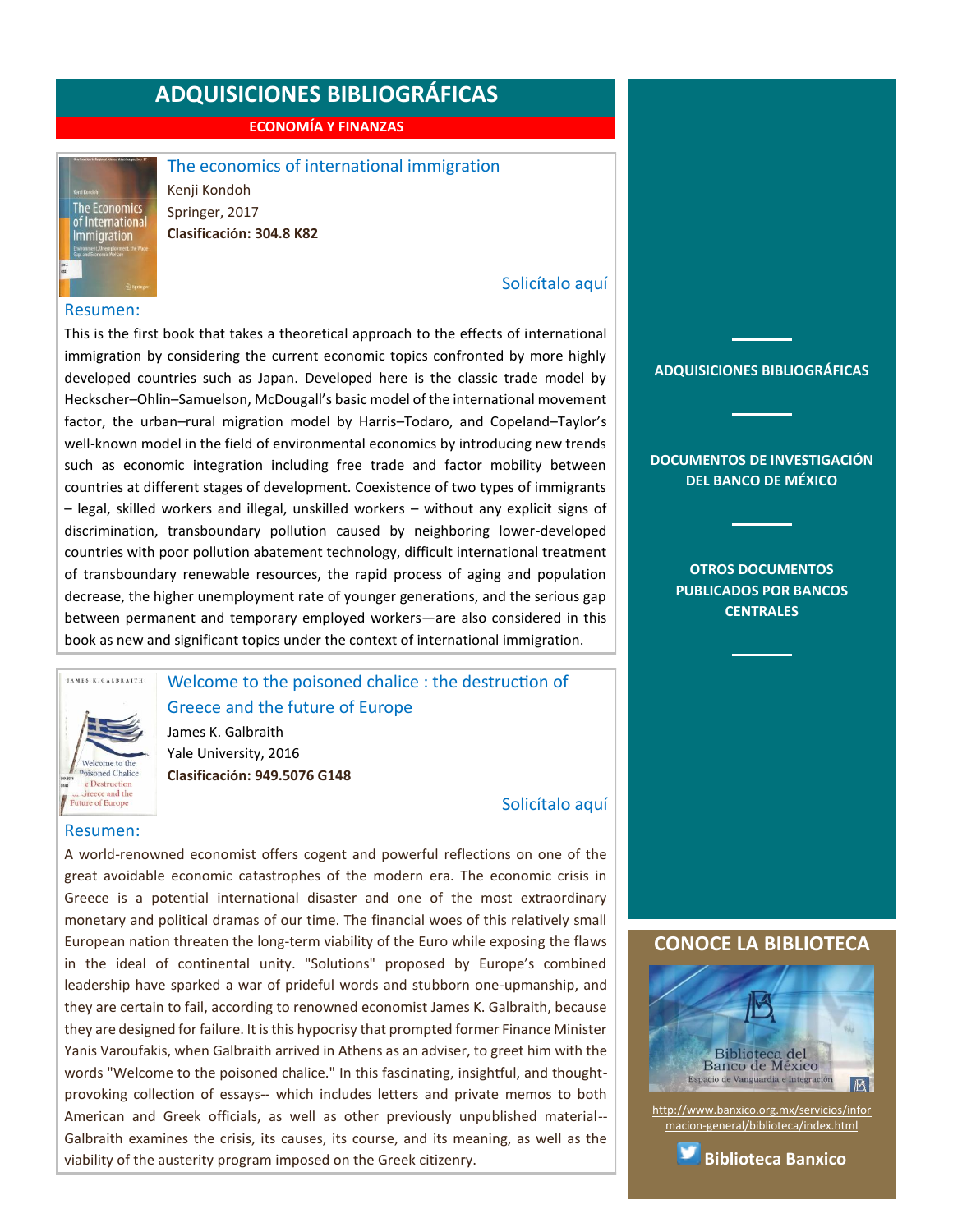**ECONOMÍA Y FINANZAS**

<span id="page-7-0"></span>

Factory man : how one furniture maker battled offshoring, stayed local- and helped save an American town

Beth Macy Back Bay, 2015 **Clasificación: 338.76841040973 M177**

#### [Solicítalo aquí](mailto:osbib@banxico.org.mx?subject=+Solicito%20el%20siguiente%20material&body=Solicito%20en%20préstamo%20el%20siguiente%20título%20%22Factory%20man%22%20con%20clasificación%20338.76841040973%20M177)

#### Resumen:

The Bassett Furniture Company was once the world's biggest wood furniture manufacturer. Run by the same powerful Virginia family for generations, it was also the center of life in Bassett, Virginia. But beginning in the 1980s, the first waves of Asian competition hit, and ultimately Bassett was forced to send its production overseas. One man fought back: John Bassett III, a shrewd and determined third-generation factory man, now chairman of Vaughan-Bassett Furniture Co, which employs more than 700 Virginians and has sales of more than \$90 million. In FACTORY MAN, Beth Macy brings to life Bassett's deeply personal furniture and family story, along with a host of characters from an industry that was as cutthroat as it was colorful. As she shows how he uses legal maneuvers, factory efficiencies, and sheer grit and cunning to save hundreds of jobs, she also reveals the truth about modern industry in America.



Portfolio management under stress : a Bayesian-net approach to coherent asset allocation Riccardo Rebonato and Alexander Denev Cambridge University, 2013 **Clasificación: 332.601519542 R292**

[Solicítalo aquí](mailto:osbib@banxico.org.mx?subject=+Solicito%20el%20siguiente%20material&body=Solicito%20en%20préstamo%20el%20siguiente%20título%20%22Portfolio%20management%20under%20stress%22%20con%20clasificación%20332.601519542%20R292)

#### Resumen:

Portfolio Management under Stress offers a novel way to apply the well-established Bayesian-net methodology to the important problem of asset allocation under conditions of market distress or, more generally, when an investor believes that a particular scenario (such as the break-up of the Euro) may occur. Employing a coherent and thorough approach, it provides practical guidance on how best to choose an optimal and stable asset allocation in the presence of user specified scenarios or 'stress conditions'. The authors place causal explanations, rather than association-based measures such as correlations, at the core of their argument, and insights from the theory of choice under ambiguity aversion are invoked to obtain stable allocations results. Step-by-step design guidelines are included to allow readers to grasp the full implementation of the approach, and case studies provide clarification. This insightful book is a key resource for practitioners and research academics in the post-financial crisis world. Combines the insights of modern portfolio theory and the well-established Bayesian-net methodology to offer guidance on how to choose an optimal asset allocation in the presence of user specified scenarios ('stress conditions'). Includes step-by-step design guidelines to allow for the full implementation of the approach from scratch, and case studies clarify difficult or subtle points.

### **[ADQUISICIONES BIBLIOGRÁFICAS](#page-1-0)**

**[DOCUMENTOS DE INVESTIGACIÓN](#page-2-0)  [DEL BANCO DE MÉXICO](#page-2-0)**

> **[OTROS DOCUMENTOS](#page-3-0)  [PUBLICADOS POR BANCOS](#page-3-0)  [CENTRALES](#page-3-0)**

#### **[CONOCE LA BIBLIOTECA](http://www.banxico.org.mx/servicios/informacion-general/biblioteca/index.html)**



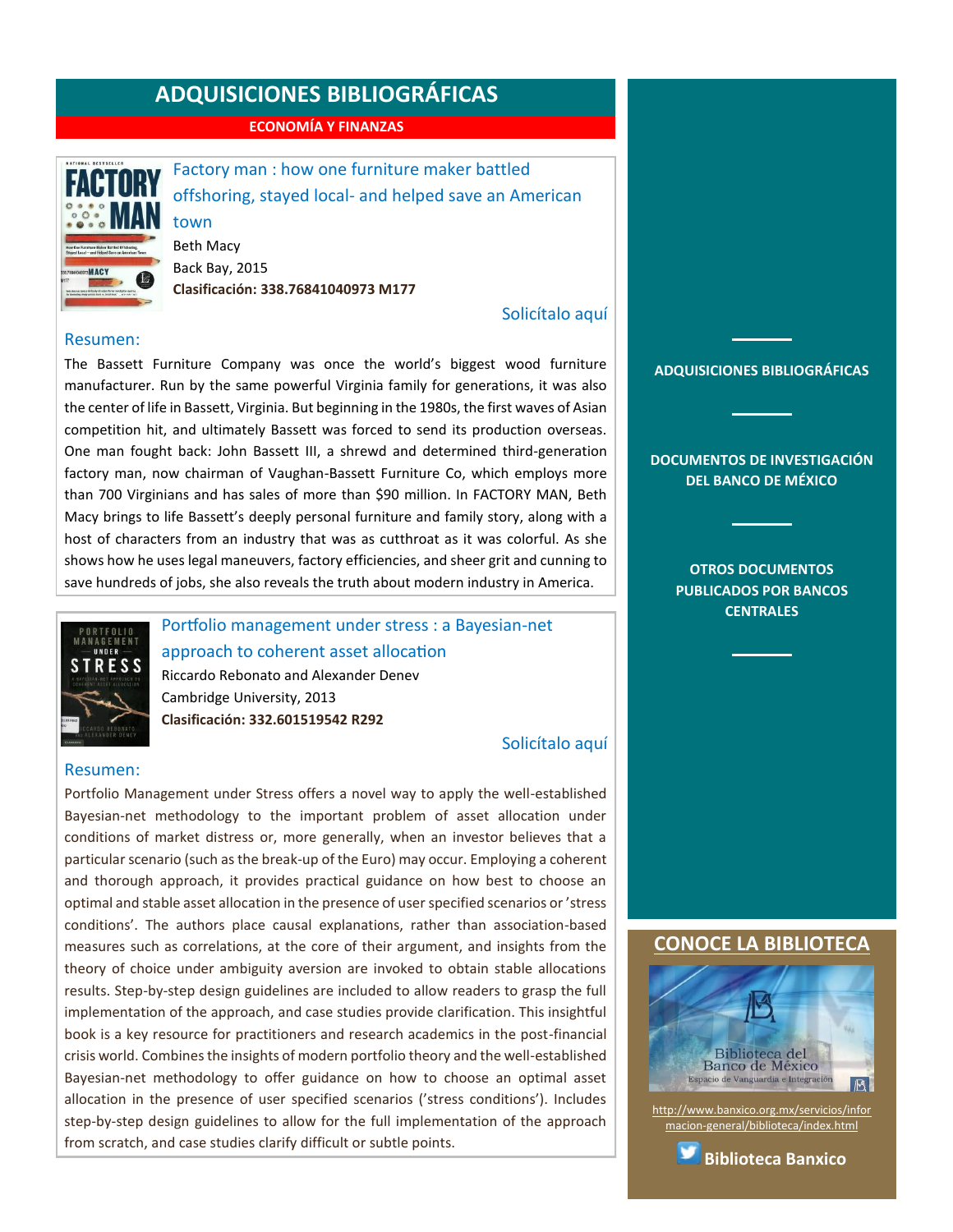**CIENCIAS DE LA COMPUTACIÓN**

<span id="page-8-0"></span>

Everybody lies : big data, new data, and what the Internet can tell us about who we really are Seth Stephens-Davidowitz Dey Street, 2017 **Clasificación: 005.7 S832**

### [Solicítalo aquí](mailto:osbib@banxico.org.mx?subject=+Solicito%20el%20siguiente%20material&body=Solicito%20en%20préstamo%20el%20siguiente%20título%20%22Everybody%20lies%22%20con%20clasificación%20005.7%20S832)

#### Resumen:

Blending the informed analysis of The Signal and the Noise with the instructive iconoclasm of Think Like a Freak, a fascinating, illuminating, and witty look at what the vast amounts of information now instantly available to us reveals about ourselves and our world—provided we ask the right questions. By the end of an average day in the early twenty-first century, human beings searching the internet will amass eight trillion gigabytes of data. This staggering amount of information—unprecedented in history can tell us a great deal about who we are—the fears, desires, and behaviors that drive us, and the conscious and unconscious decisions we make. From the profound to the mundane, we can gain astonishing knowledge about the human psyche that less than twenty years ago, seemed unfathomable. Everybody Lies offers fascinating, surprising, and sometimes laugh-out-loud insights into everything from economics to ethics to sports to race to sex, gender and more, all drawn from the world of big data. What percentage of white voters didn't vote for Barack Obama because he's black? Does where you go to school effect how successful you are in life? Do parents secretly favor boy children over girls? Do violent films affect the crime rate? Can you beat the stock market? How regularly do we lie about our sex lives and who's more self-conscious about sex, men or women?



An introduction to R for spatial analysis & mapping Chris Brunsdon and Lex Comber Sage, 2015 **Clasificación: 519.50285 B899**

# Resumen:

[Solicítalo aquí](mailto:osbib@banxico.org.mx?subject=+Solicito%20el%20siguiente%20material&body=Solicito%20en%20préstamo%20el%20siguiente%20título%20%22An%20introduction%20to%20R%20for%20spatial%20analysis%22%20con%20clasificación%20519.50285%20B899)

R is a powerful open source computing tool that supports geographical analysis and mapping for the many geography and 'non-geography' students and researchers interested in spatial analysis and mapping. This book provides an introduction to the use of R for spatial statistical analysis, geo computation and the analysis of geographical information for researchers collecting and using data with location attached, largely through increased GPS functionality. "Brunsdon and Comber take readers from 'zero to hero' in spatial analysis and mapping through functions they have developed and compiled into R packages. This enables practical R applications in GIS, spatial analyses, spatial statistics, mapping, and web-scraping. Each chapter includes: Example data and commands for exploring it; Scripts and coding to exemplify specific functionality; Advice for developing greater understanding - through functions such as locator, View, and alternative coding to achieve the same ends; Self-contained exercises for students to work through; Embedded code within the descriptive text. This is a definitive 'how to' that takes students - of any discipline - from coding to actual applications and uses of R.

# **[ADQUISICIONES BIBLIOGRÁFICAS](#page-1-0)**

**[DOCUMENTOS DE INVESTIGACIÓN](#page-2-0)  [DEL BANCO DE MÉXICO](#page-2-0)**

> **[OTROS DOCUMENTOS](#page-3-0)  [PUBLICADOS POR BANCOS](#page-3-0)  [CENTRALES](#page-3-0)**

### **[CONOCE LA BIBLIOTECA](http://www.banxico.org.mx/servicios/informacion-general/biblioteca/index.html)**



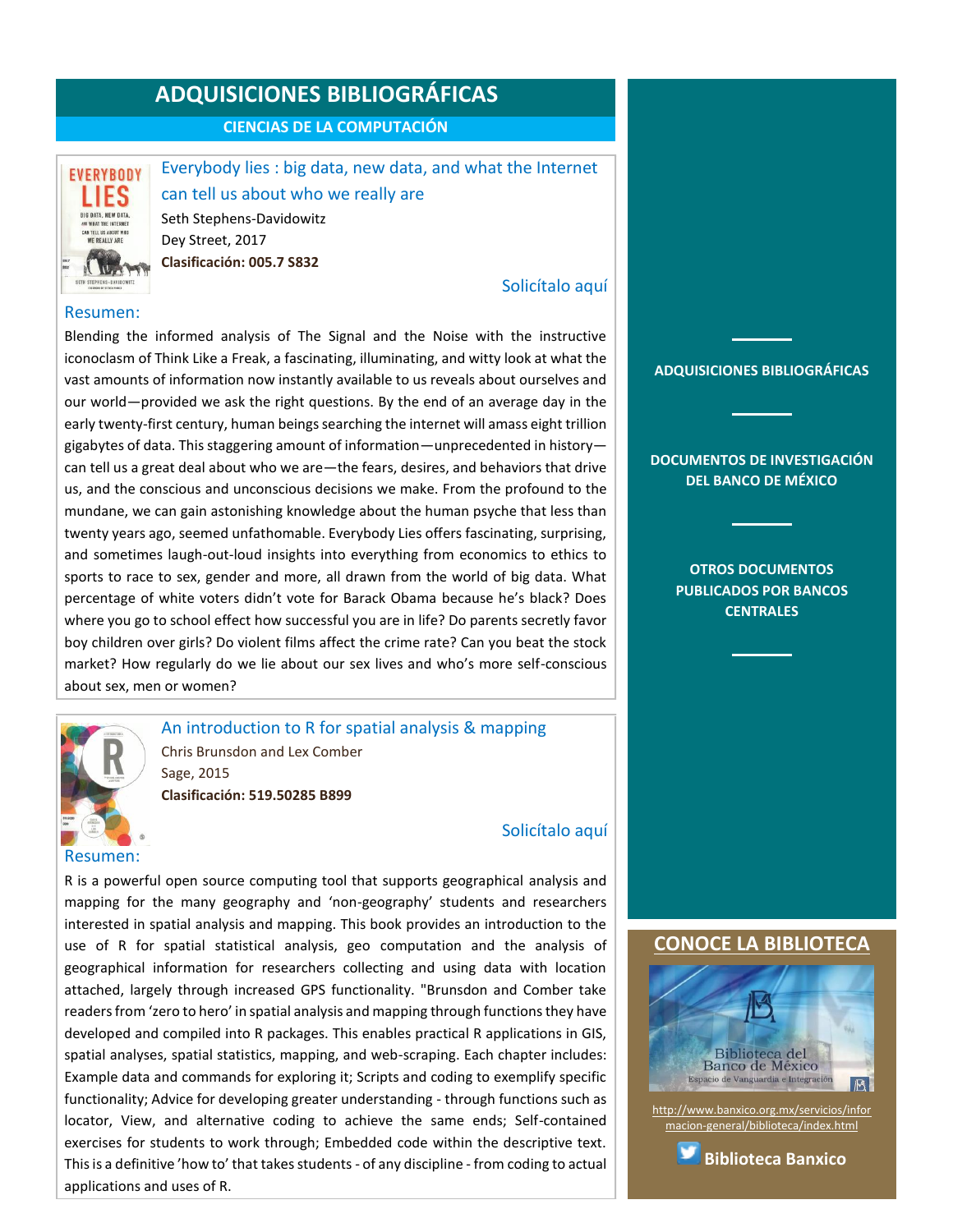**CIENCIAS DE LA COMPUTACIÓN**

<span id="page-9-0"></span>

R in action : data analysis and graphics with R Robert I. Kabacoff Manning, 2015 **Clasificación: 519.502855133 K11 2015**

### [Solicítalo aquí](mailto:osbib@banxico.org.mx?subject=+Solicito%20el%20siguiente%20material&body=Solicito%20en%20préstamo%20el%20siguiente%20título%20%22R%20in%20action%22%20con%20clasificación%20519.502855133%20K11%202015)

#### Resumen:

R in Action, Second Edition presents both the R language and the examples that make it so useful for business developers. Focusing on practical solutions, the book offers a crash course in statistics and covers elegant methods for dealing with messy and incomplete data that are difficult to analyze using traditional methods. You'll also master R's extensive graphical capabilities for exploring and presenting data visually. And this expanded second edition includes new chapters on time series analysis, cluster analysis, and classification methodologies, including decision trees, random forests, and support vector machines. R in Action, Second Edition teaches you how to use the R language by presenting examples relevant to scientific, technical, and business developers. Focusing on practical solutions, the book offers a crash course in statistics, including elegant methods for dealing with messy and incomplete data. You'll also master R's extensive graphical capabilities for exploring and presenting data visually. And this expanded second edition includes new chapters on forecasting, data mining, and dynamic report writing.

#### **PSICOLOGÍA**

DANIEL LEVITIN a FIELD GUIDE to LIES and **STATISTICS** and the first party of the control of

A field guide to lies and statistics: a neuroscientist on how to make sense of a complex world

Levitin, Daniel Viking, 2017 **Clasificación: 153.4 L666**

#### [Solicítalo aquí](mailto:osbib@banxico.org.mx?subject=+Solicito%20el%20siguiente%20material&body=Solicito%20en%20préstamo%20el%20siguiente%20título%20%22A%20field%20guide%20to%20lies%20and%20statistics%22%20con%20clasificación%20153.4%20L666)

#### Resumen:

It's becoming harder to separate the wheat from the digital chaff. How do we distinguish misinformation, pseudo-facts, distortions and outright lies from reliable information? In A Field Guide to Lies, neuroscientist Daniel Levitin outlines the many pitfalls of the information age and provides the means to spot and avoid them. Levitin groups his field guide into two categories--statistical information and faulty arguments--ultimately showing how science is the bedrock of critical thinking. It is easy to lie with stats and graphs as few people "take the time to look under the hood and see how they work." And, just because there's a number on something, doesn't mean that the number was arrived at properly. Logic can help to evaluate whether or not a chain of reasoning is valid. And "infoliteracy" teaches us that not all sources of information are equal, and that biases can distort data. Faced with a world too eager to flood us with information, the best response is to be prepared. A Field Guide to Lies helps us avoid learning a lot of things that aren't true.



[http://www.banxico.org.mx/servicios/infor](http://www.banxico.org.mx/servicios/informacion-general/biblioteca/index.html) [macion-general/biblioteca/index.html](http://www.banxico.org.mx/servicios/informacion-general/biblioteca/index.html)

Espacio de Vanguardia e Integración

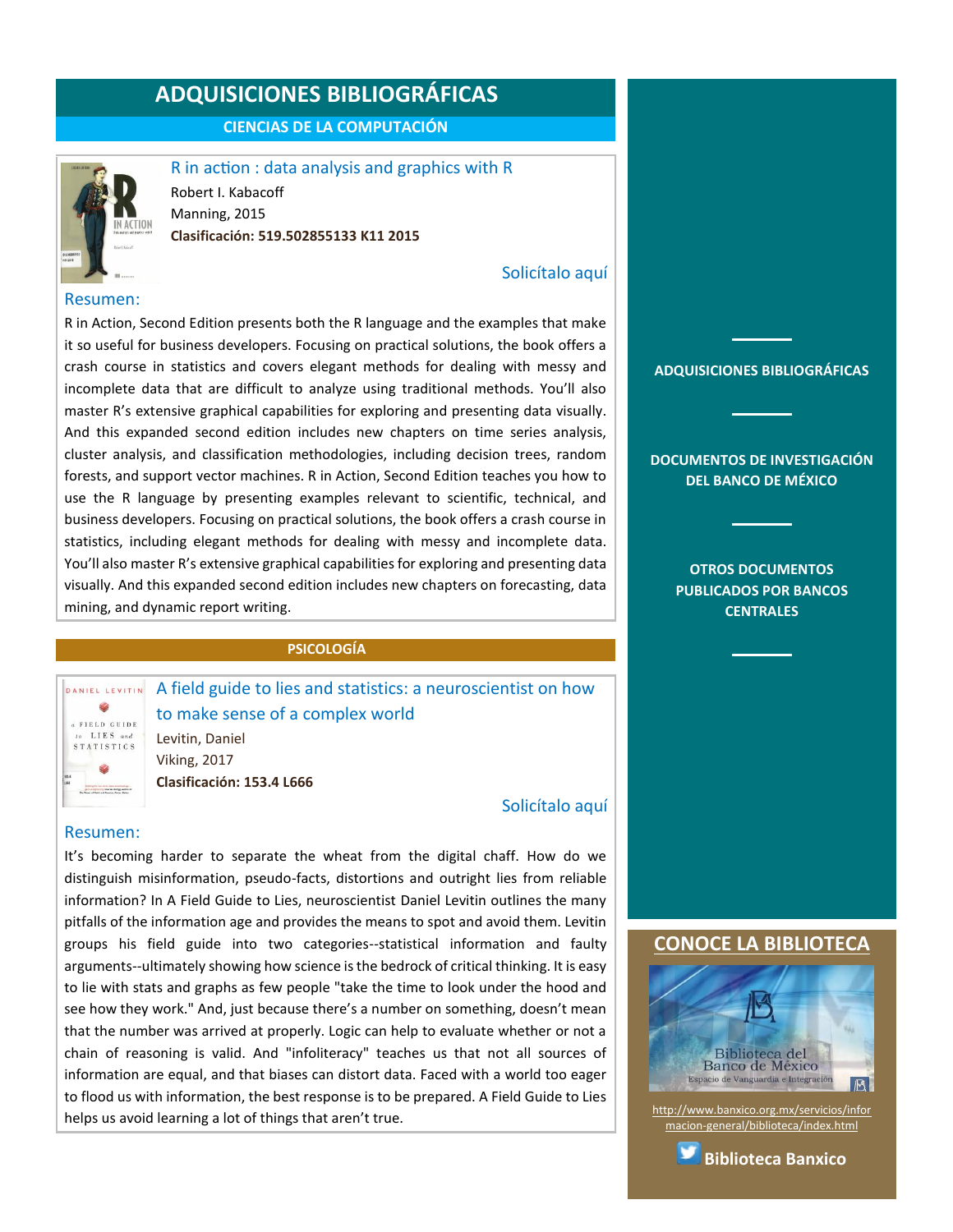# <span id="page-10-0"></span>**DOCUMENTOS DE INVESTIGACIÓN DEL BANCO DE MÉXICO**



Trade-offs between inflation targeting and financial stability objectives: drivers of gains from coordinating monetary and macroprudential policies Jessica Roldán-Peña; Mauricio Torres-Ferro; Alberto Torres García

Banco de México, 2017-22.

#### [Descárgalo aquí](http://www.banxico.org.mx/publicaciones-y-discursos/publicaciones/documentos-de-investigacion/banxico/%7BCEB3C699-AB84-7076-A1B1-30E43B5477CE%7D.pdf)

#### Resumen:

This paper studies the trade-offs that can arise between inflation targeting and financial stability objectives. We use a simple framework to conduct macroeconomic policy analysis under three strategies: (1) a benchmark case where monetary policy pursues traditional price stability objectives; (2) monetary policy leaning against the wind; and (3) a case of policy coordination between monetary and macroprudential instruments. We find that, under certain circumstances, having financial stability objectives as an additional macroeconomic policy increases the volatility of inflation. We identify cases in which the tradeoffs in terms of macroeconomic volatility between policy objectives create scope for improvement when monetary and macroprudential policies are coordinated. These improvements are generally larger when financial shocks are the main driver of macroeconomic fluctuations.



Prudential regulation, currency mismatches and exchange rates in Latin America and the Caribbean Martín Tobal Banco de México, 2017-21.

#### [Descárgalo aquí](http://www.banxico.org.mx/publicaciones-y-discursos/publicaciones/documentos-de-investigacion/banxico/%7BDC0C3975-D05B-A5AF-91FA-60CD9B56961A%7D.pdf)

#### Resumen:

This paper gathers and systemizes self-reported information about exchange rate flexibility and FX regulation in Latin America and the Caribbean for a period of twenty years beginning in 1992. The results show that, in countries in which the use of limits, liquidity and reserve requirements on FX positions was more common, the frequency of use of these instruments was particularly high during the transition towards more flexible exchange rate regimes. The exception refers to economies with a long tradition of financial dollarization in which the prudential policies were more spread out over time, possibly due to countercyclical adjustments of the regulatory instruments. Along these lines, policymakers reported that the first goal in using the regulation was to reduce currency mismatches, but, in the flexible regimes that were adopted during the 2000s the instruments were also used to dampen volatility in the exchange rate.

#### **[ADQUISICIONES BIBLIOGRÁFICAS](#page-1-0)**

**[DOCUMENTOS DE INVESTIGACIÓN](#page-2-0)  [DEL BANCO DE MÉXICO](#page-2-0)**

> **[OTROS DOCUMENTOS](#page-3-0)  [PUBLICADOS POR BANCOS](#page-3-0)  [CENTRALES](#page-3-0)**

#### **[CONOCE LA BIBLIOTECA](http://www.banxico.org.mx/servicios/informacion-general/biblioteca/index.html)**



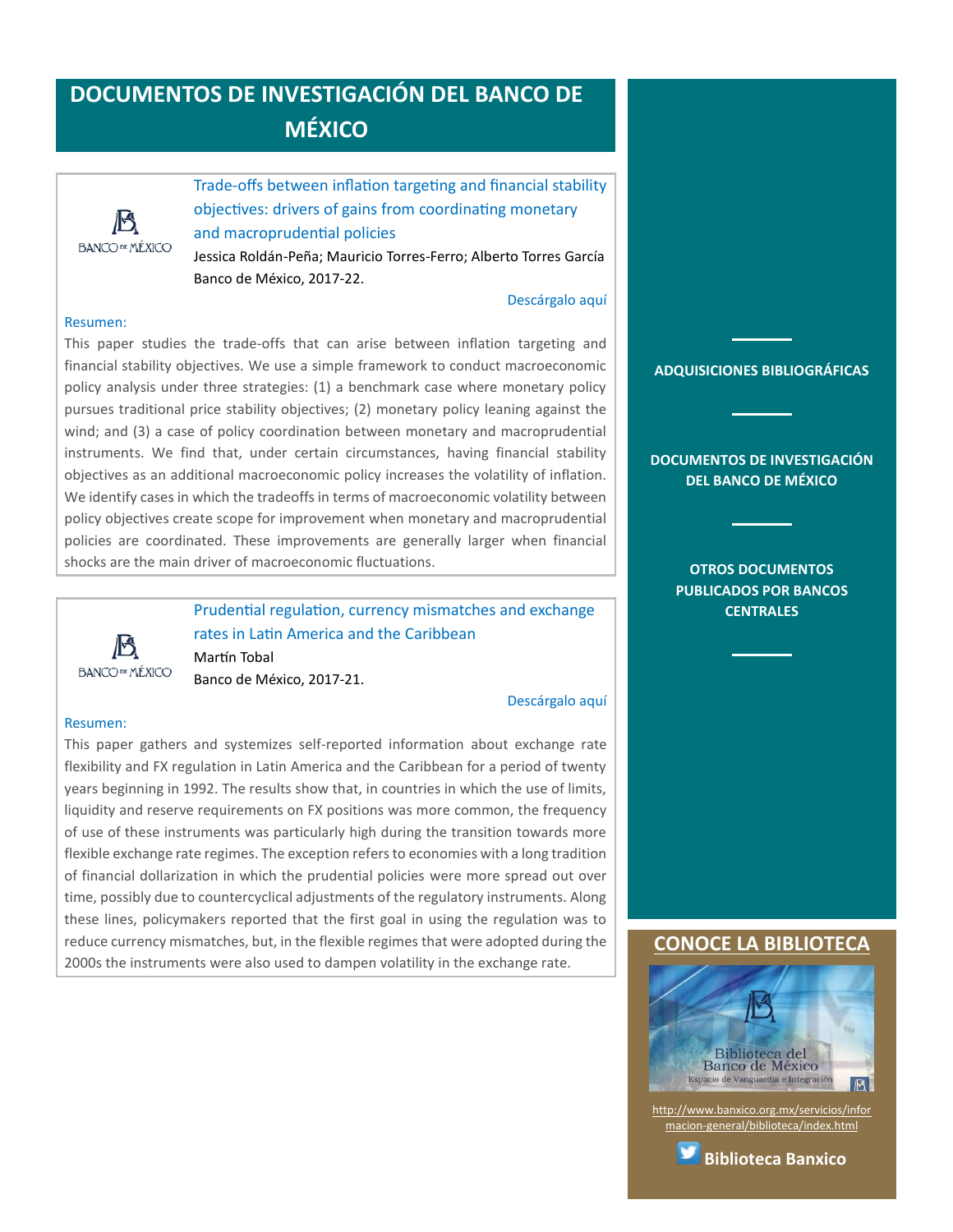# <span id="page-11-0"></span>**DOCUMENTOS DE INVESTIGACIÓN DEL BANCO DE MÉXICO**



Explaining inflation with a classical dichotomy model and switching monetary regimes: Mexico 1932-2013 Daniel G. Garcés Díaz Banco de México, 2017-20.

#### [Descárgalo aquí](http://www.banxico.org.mx/publicaciones-y-discursos/publicaciones/documentos-de-investigacion/banxico/%7B6A7DCFAC-C12C-DC16-8949-BC3A450A741D%7D.pdf)

#### Resumen:

This paper applies a novel approach to study the impact of different shocks on the price level. It uses a classical dichotomy model with monetary policy regime shifts at known dates. First, there was a regime dominated by money, afterwards a regime driven by the exchange rate and a third one with inflation targeting. The result is a CVAR with constant long-run parameters but regime-dependent adjustment coefficients. This overcomes the challenge of explaining, within a single theoretical framework, inflation dynamics in Mexico since the country abandoned the gold standard. The model encompasses known results, offers new insights and clarifies decades-old debates on key aspects of the inflationary process such as inertia, the role of money, the exchange rate pass-through and the impact profile of other variables. The model proposed here is very parsimonious, it does not require inflation lags nor dummy variables. It also displays a very good pseudo out-of-sample forecasting performance.

**[ADQUISICIONES BIBLIOGRÁFICAS](#page-1-0)**

**[DOCUMENTOS DE INVESTIGACIÓN](#page-2-0)  [DEL BANCO DE MÉXICO](#page-2-0)**

> **[OTROS DOCUMENTOS](#page-3-0)  [PUBLICADOS POR BANCOS](#page-3-0)  [CENTRALES](#page-3-0)**

#### **[CONOCE LA BIBLIOTECA](http://www.banxico.org.mx/servicios/informacion-general/biblioteca/index.html)**



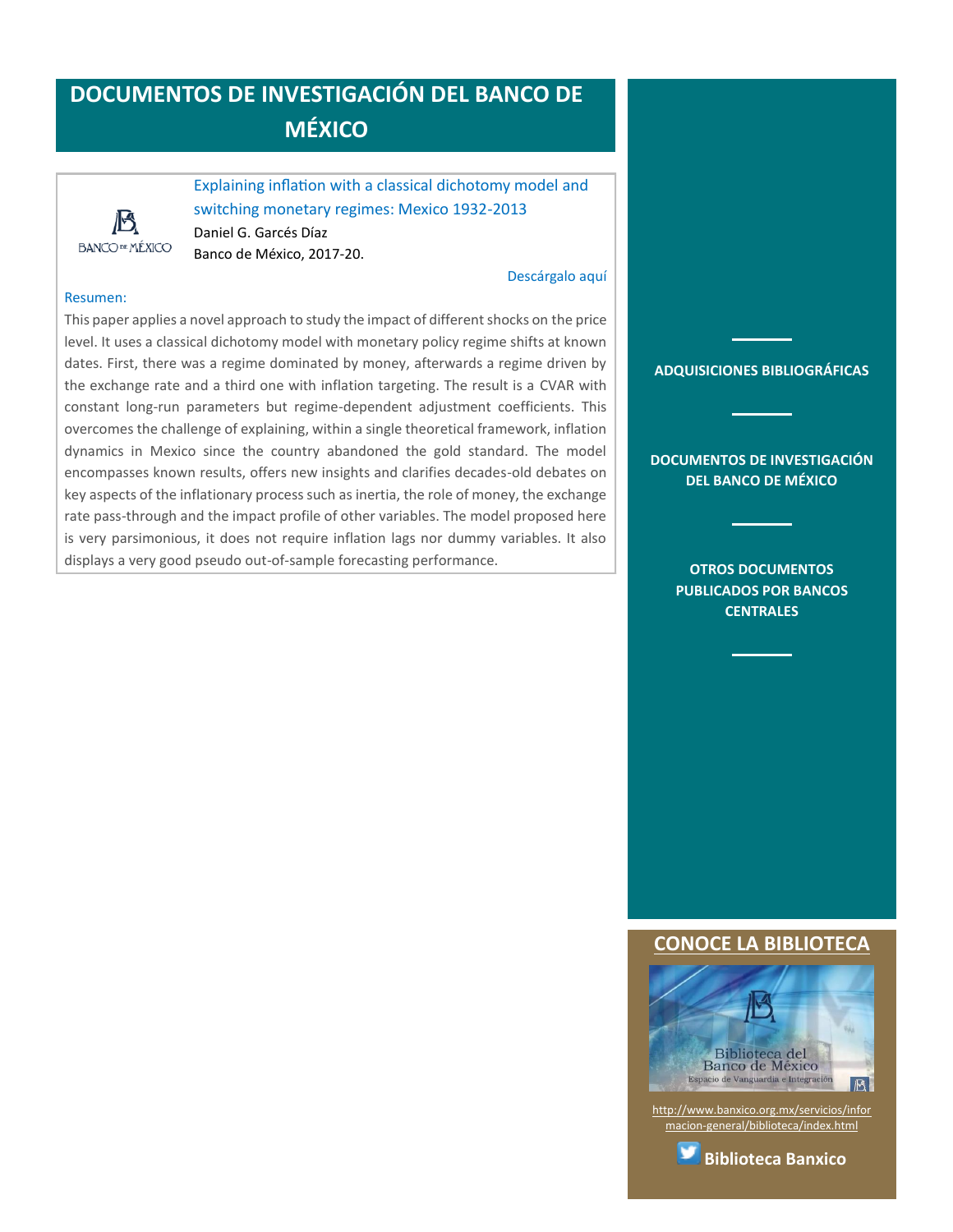# <span id="page-12-0"></span>**OTROS DOCUMENTOS PUBLICADOS POR BANCOS CENTRALES**



#### The risk premium channel and long-term growth

Malte D. Schumache; Dawid Żochowski

Frankfurt am Main, Germany : European Central Bank, 2017. -- 66 p. : il. -- (Working paper series; no. 2114).

[Descárgalo aquí](https://www.ecb.europa.eu/pub/pdf/scpwps/ecb.wp2114.en.pdf)



### Customer liquidity provision: implications for corporate bond transaction costs

Jaewon Choi and Yesol Huh Washington, D.C. : Board of Governors of the Federal Reserve System, 2017. -- 55 p. : il. -- (Finance and economics discussion series; no. 2017-116).

[Descárgalo aquí](https://www.federalreserve.gov/econres/feds/files/2017116pap.pdf)



# Updates to the sampling of wealthy families in the survey of consumer finances

Jesse Bricker; Alice Henriques; and Kevin Moore Washington, D.C.: Board of Governors of the Federal Reserve System, 2017. -- 32 p : il. -- (Finance and economics discussion series; no. 2017-114).

[Descárgalo aquí](https://www.federalreserve.gov/econres/feds/files/2017114pap.pdf)



# Bank failures, capital buffers, and exposure to the housing market bubble Gazi I. Kara and Cindy M. Vojtech Washington, D.C.: Board of Governors of the Federal Reserve

System, 2017. -- 34 p. il. -- (Finance and economics discussion series; no. 2017-115).

[Descárgalo aquí](https://www.federalreserve.gov/econres/feds/files/2017115pap.pdf)



# Modelling euro banknote quality in circulation

Harald Deinhammer; Anna Ladi

Frankfurt am Main, Germany: European Central Bank, 2017. -- 75 p.: il. -- (Occasional paper series; no. 204).

[Descárgalo aquí](https://www.ecb.europa.eu/pub/pdf/scpops/ecb.op204.en.pdf)





# perspective

Juan Luis Diaz del Hoyo; Ettore Dorrucci; Frigyes Ferdinand Heinz; Sona Muzikarova

Frankfurt am Main, German : European Central Bank, 2017. --

100 p. : il. -- (Occasional paper series ; no. 203).

[Descárgalo aquí](https://www.ecb.europa.eu/pub/pdf/scpops/ecb.op203.en.pdf)



**[DOCUMENTOS DE INVESTIGACIÓN](#page-2-0)  [DEL BANCO DE MÉXICO](#page-2-0)**

> **[OTROS DOCUMENTOS](#page-3-0)  [PUBLICADOS POR BANCOS](#page-3-0)  [CENTRALES](#page-3-0)**

# **[CONOCE LA BIBLIOTECA](http://www.banxico.org.mx/servicios/informacion-general/biblioteca/index.html)**



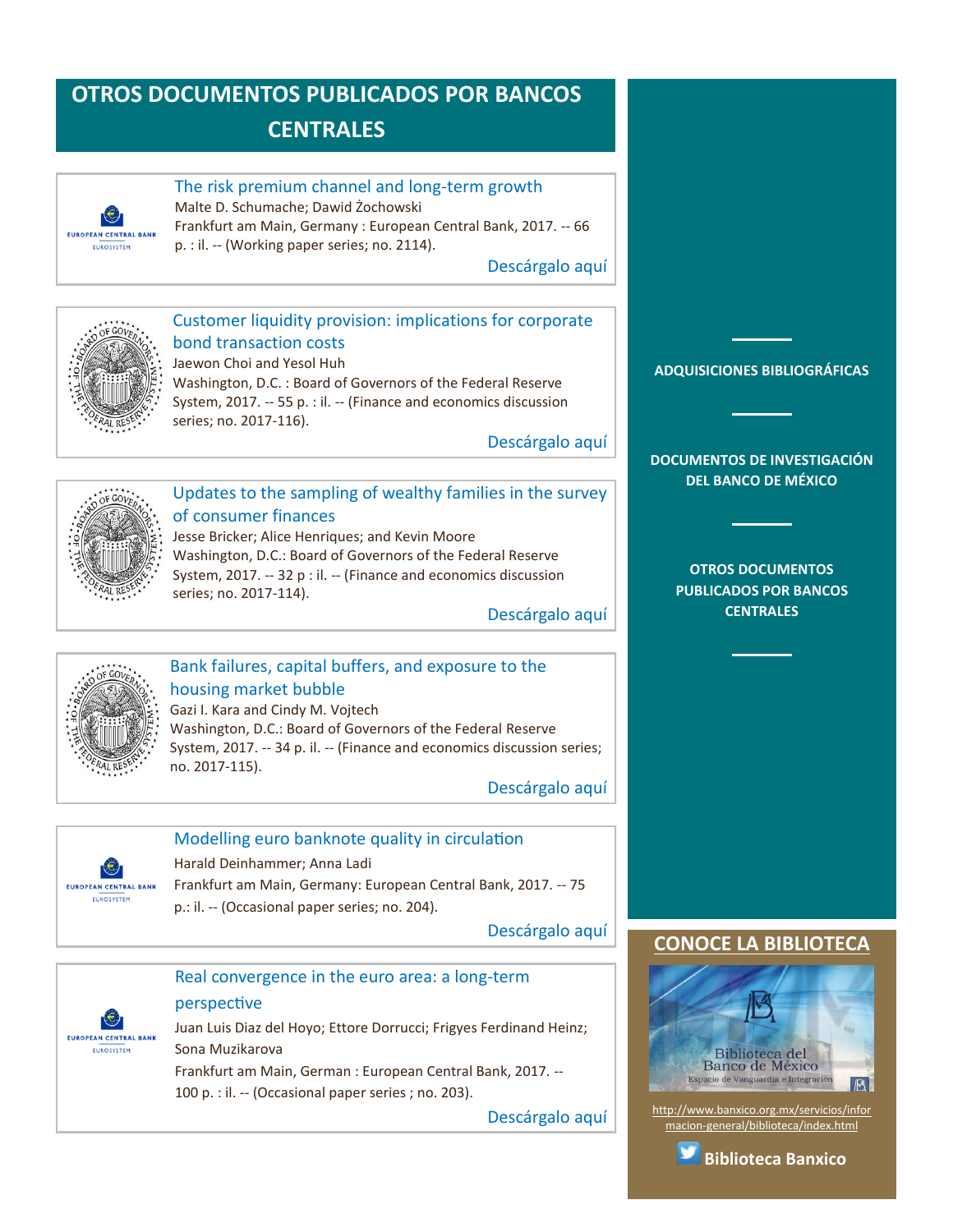# <span id="page-13-0"></span>**OTROS DOCUMENTOS PUBLICADOS POR BANCOS CENTRALES**



#### Learning and the value of trade relationships Monarch, Ryan and Tim Schmidt-Eisenlohr

Washington, D.C.: Board of Governors of the Federal Reserve System, 2017. -- 61 p.: il. -- (International finance discussion papers; no. 1218).

[Descárgalo aquí](https://www.federalreserve.gov/econres/ifdp/files/ifdp1218.pdf)



#### The continuing validity of monetary policy autonomy under floating exchange rates Edward Nelson

Washington, D.C.: Board of Governors of the Federal Reserve System, 2017. -- 30 p.: il. -- (Finance and economics discussion series; no. 2017-112).

[Descárgalo aquí](https://www.federalreserve.gov/econres/feds/files/2017112pap.pdf)



# Comparison of small bank failures and FDIC losses in the 1986-92 and 2007-13 banking crises

Eliana Balla; Laurel C. Mazur; Edward Simpson Prescott; and John R. **Walter** 

Cleveland, Ohio: Federal Reserve Bank of Cleveland, 2017. – 53 p.: il. – (Working paper; no. 17-19).

[Descárgalo aquí](https://www.clevelandfed.org/en/newsroom-and-events/publications/working-papers/2017-working-papers/wp-1719-comparison-of-small-bank-failures.aspx)



### Long-run trade elasticity and the trade-comovement puzzle

Lukasz A. Drozd; Sergey Kolbin; Jaromir B. Nosal Pennsylvania, Philadelphia: Federal Reserve Bank of Philadelphia, 2017. -- 50 p. il. -- (Working papers; no. 17-42).

[Descárgalo aquí](https://www.philadelphiafed.org/-/media/research-and-data/publications/working-papers/2017/wp17-42.pdf?utm_campaign=WorkingPapers=2017/11/21=E-mail)

### **LL BANCO CENTRAL V** DO BRASIL

Jaqueline Terra Moura Marins and José Valentim Machado Vicente

Do central bank actions reduce interest rate volatility?

Brasilia, Brasil: Banco Central del Brasil, 2017. -- 26 p. il. -- (Working papers; no. 468).

[Descárgalo aquí](http://www.bcb.gov.br/pec/wps/ingl/wps468.pdf)



# Innovation, productivity, and monetary policy

Moran, Patrick and Albert Queralto Washington, D.C.: Board of Governors of the Federal Reserve System, 2017. -- 49 p : il. -- (International finance discussion papers; no. 1217).

[Descárgalo aquí](https://www.federalreserve.gov/econres/ifdp/files/ifdp1217.pdf)



**[DOCUMENTOS DE INVESTIGACIÓN](#page-2-0)  [DEL BANCO DE MÉXICO](#page-2-0)**

> **[OTROS DOCUMENTOS](#page-3-0)  [PUBLICADOS POR BANCOS](#page-3-0)  [CENTRALES](#page-3-0)**

# **CONOCE LA BIBLIOTEC**